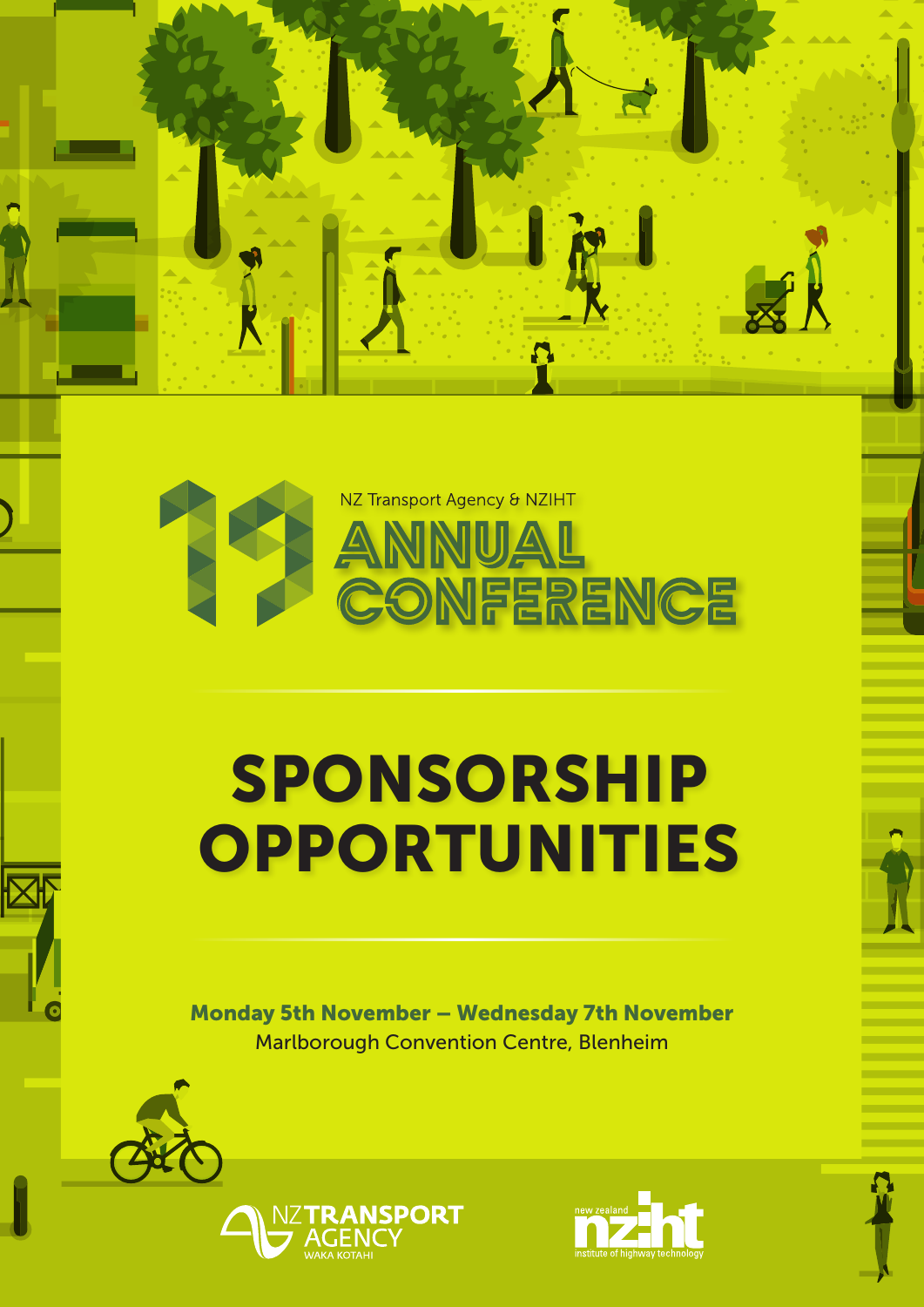Please give consideration to your organisation's involvement by way of sponsorship. To ensure full exposure of your commitment to this event, your company logo will appear on all promotional material right from the early stages. So the earlier you secure your sponsorship the more marketing exposure you will receive.

If you have your own idea for a sponsorship package to contribute to the conference, I would be happy to discuss this further with you.

## PLATINUM SPONSORSHIP (LIMITED TO 1) \$8000.00 + GST

Includes logo on front cover of Conference Handbook

- Two complimentary delegate registrations
- One complimentary trade display booth
- Acknowledgement at Opening of the Conference
- Advert printed on inside front cover of conference handbook (sponsor to supply A4 pdf)
- Company logo in leading position on conference banner and website
- Company logo printed on front cover of conference handbook

#### CONFERENCE DINNER & WINE \$7000.00 + GST

Includes logo on Dinner Menus & Wine Bottles

- One complimentary delegate registration
- Brief speech at the conference dinner
- One complimentary trade display booth
- Company logo printed on table menus
- Company logo printed on wine bottles
- No charge to advertise in conference handbook (sponsor to supply A4 advert)
- Company logo on conference banner and website
- Company acknowledgement in delegates handbook

# **CONFERENCE KEYNOTE S** \$5000.00 + GST

- Sponsors brief speech and introduction of keynote speaker
- One complimentary delegate registration
- One complimentary trade display booth
- No charge to advertise in conference handbook (sponsor to supply A4 advert)
- Company logo on conference banner and website
- Company acknowledgement in delegates handbook



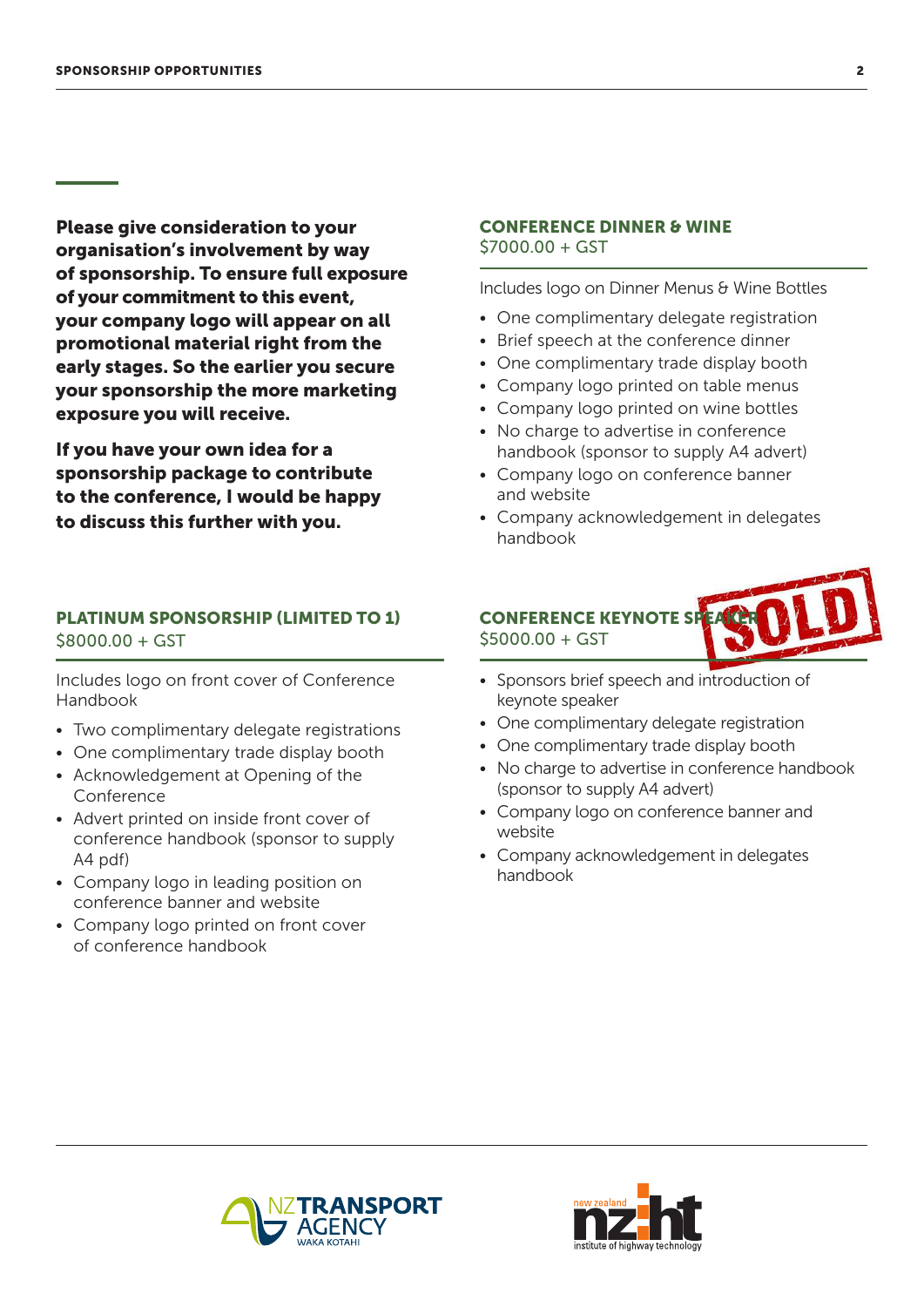

CONFERENCE SATCHEL \$4000.00 + GST

- One complimentary Registration
- Logo on delegates satchel
- Logo on Conference website
- Logo on Conference banner
- Logo in delegates handbook
- No charge to advertise in Delegates Handbook (sponsor to supply print ready artwork)

One still available! **CONFERENCE LUNCH (2 AV** \$3000.00 + GST

- Sponsors brief speech at commencement of lunch
- One complimentary delegate registration
- No charge to advertise in conference handbook (sponsor to supply A4 advert)
- Company logo on conference banner and website
- Company acknowledgement in delegates handbook

# COFFEE CART

\$3500.00 + GST

- Coffee Cart placed with Exhibitor Stand
- One Complimentary Exhibitor Trade Stand
- No charge to advertise in conference handbook (sponsor to supply A4 advert)
- Company logo on Conference banner and website
- Company acknowledgement in delegates handbook

# NOTEPADS AND PENS \$3000.00 + GST

Includes logo on Dinner Menus & Wine Bottles

- One complimentary delegate registration
- Brief speech at the conference dinner
- One complimentary trade display booth
- Company logo printed on table menus
- Company logo printed on wine bottles
- No charge to advertise in conference handbook (sponsor to supply A4 advert)
- Company logo on conference banner and website
- Company acknowledgement in delegates handbook



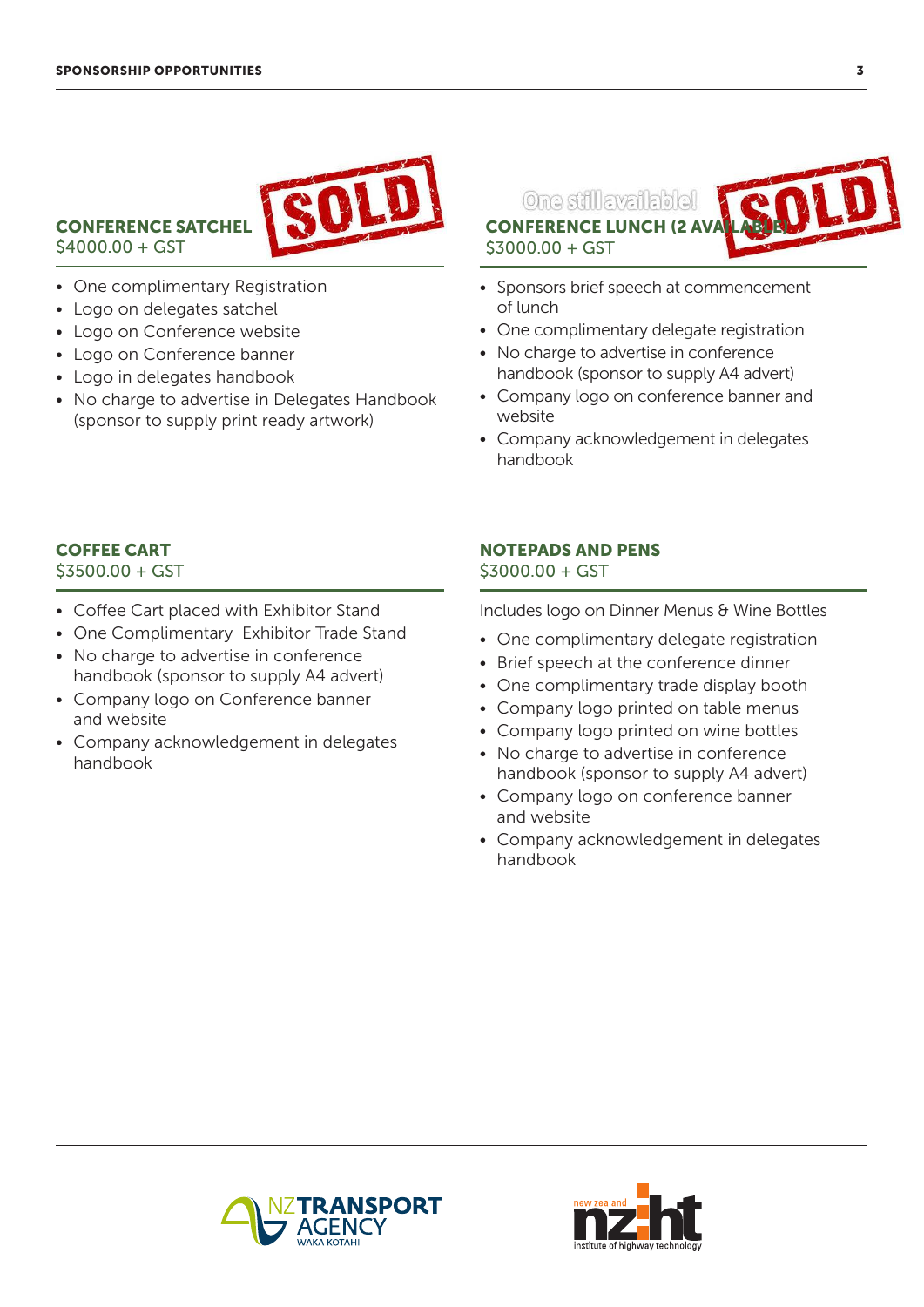\$2500.00 + GST



#### • One half price delegate registration

- Company Logo and brief statement printed on delegates name tags
- No charge to advertise in conference handbook (sponsor to supply A4 advert)
- Company logo on conference banner and website
- Company acknowledgement in delegates handbook

#### MORNING TEA (2 AVAILABLE)  $$1500.00 + GST$

- One half price delegate registration
- Opportunity to say a few words at pre-dinner drinks around trade
- No charge to advertise in conference handbook (sponsor to supply A4 advert)
- Company logo on conference banner and website
- Company acknowledgement in delegates handbook

#### PRE-DINNER DRINKS

 $$2000.00 + GST$ 

- One half price delegate registration
- Opportunity to say a few words at pre-dinner drinks around trade
- No charge to advertise in conference handbook (sponsor to supply A4 advert)
- Company logo on conference banner and website
- Company acknowledgement in delegates handbook

# AFTERNOON TEA (2 AVAILABLE) \$1500.00 + GST

- One half price delegate registration
- Opportunity to say a few words at afternoon tea
- No charge to advertise in conference handbook (sponsor to supply A4 advert)
- Company logo on conference banner and website
- Company acknowledgement in delegates handbook